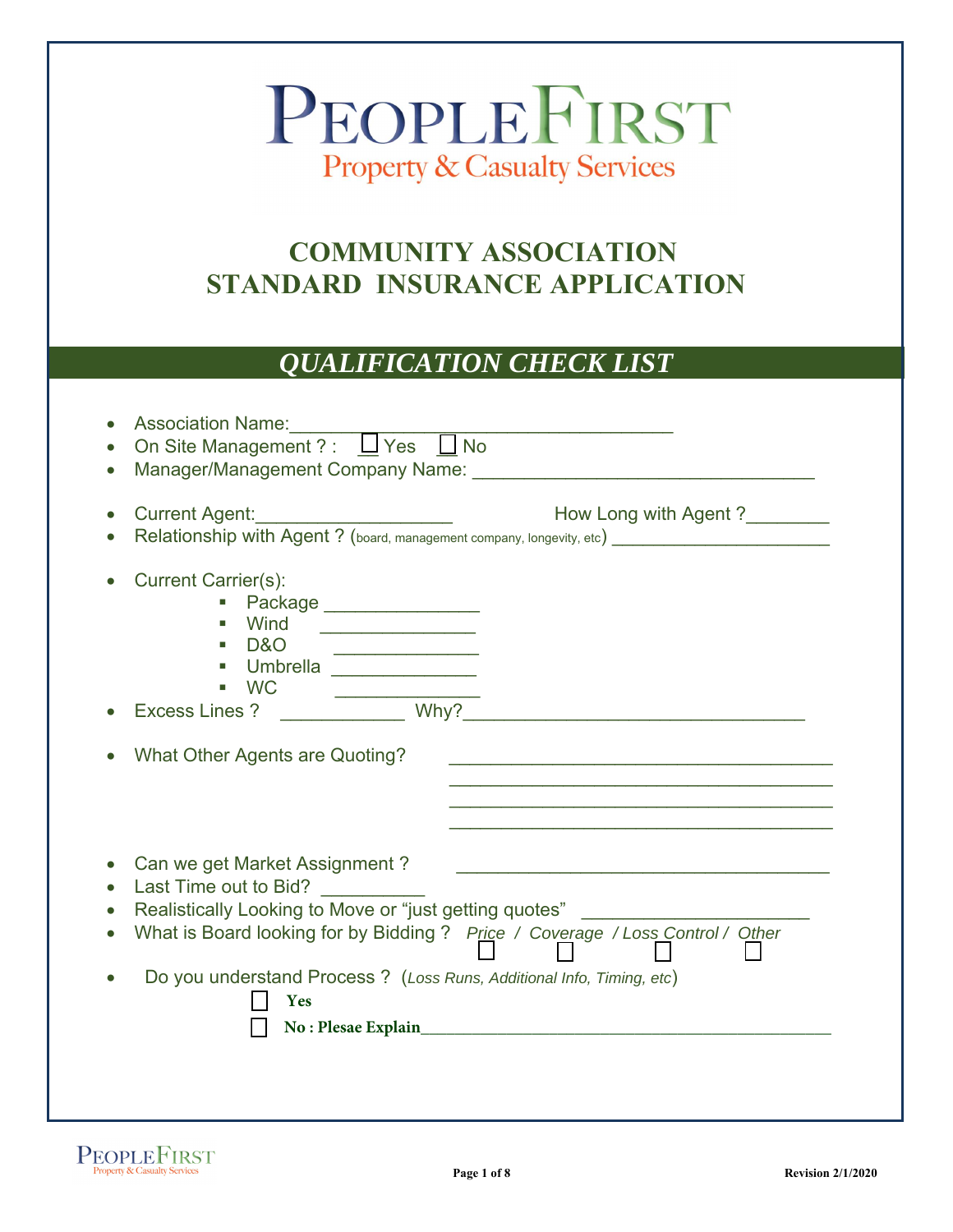|    | <b>I. General Information</b>                                                                                                                                                                                                                                                                                                                               |
|----|-------------------------------------------------------------------------------------------------------------------------------------------------------------------------------------------------------------------------------------------------------------------------------------------------------------------------------------------------------------|
|    | 1. Community Association Type Check all that apply:<br>□ Residential Condominium<br>□ Beach Front Residence Association<br>□ Cooperative Apartment<br>□ 55+ Active Adult Association:<br>□ Homeowners Association<br>□ Rental Association<br>(with residential building coverage)                                                                           |
|    | 2. Other Insurance Coverages Attach applications:<br>$\Box$ Workers Compensation/Employers Liability $\Box$ Employee Benefits Liability<br>□ Commercial Automobile                                                                                                                                                                                          |
|    | 3. Attach a complete copy of each of the following with this application:<br>Complete Declarations & Bylaws (not just insurance sections)<br>• 5yr currently valued (carrier) loss runs<br>Site Plan<br>• Audited or Most Recent Financial Statements<br>Current photographs of residential and nonresidential buildings<br>• Current Schedule of Insurance |
|    | A. Association's Name:                                                                                                                                                                                                                                                                                                                                      |
|    | B. Association's Mailing Address (C/O, Street, City, State, Zip Code):                                                                                                                                                                                                                                                                                      |
|    | C. Proposed Effective Date (mm/dd/yy): 11.12<br>Is account being quoted midterm?<br>$\Box$ yes $\Box$ no                                                                                                                                                                                                                                                    |
|    | D. Management Company's Name: 1997 Manual Management Company's Name:<br>Manager Designations:<br>Manager Designations:<br>Managers Name: Managers Name:                                                                                                                                                                                                     |
| Е. | Phone:<br><b>Management Company's Address</b> (Street, City, State, Zip Code or check if same as: $\Box$ B :                                                                                                                                                                                                                                                |
|    |                                                                                                                                                                                                                                                                                                                                                             |
|    | Fax:                                                                                                                                                                                                                                                                                                                                                        |
| F. | Property Location - Physical Street Address: New York Charles Control of the Charles Charles Charles Charles Charles Charles Charles Charles Charles Charles Charles Charles Charles Charles Charles Charles Charles Charles C                                                                                                                              |
|    | City: the contract of the contract of the contract of the contract of the contract of the contract of the contract of the contract of the contract of the contract of the contract of the contract of the contract of the cont<br>State:<br>Zip: The Solid State State State State State State State State State State State State State State S            |
|    | <b>Distance from Coastal Waters:</b><br>miles                                                                                                                                                                                                                                                                                                               |
|    | <b>II. Rating Information - Property Coverages</b>                                                                                                                                                                                                                                                                                                          |
| Α. | <b>RESIDENTIAL BUILDINGS, ATTACHED BUILDINGS &amp; UNITS:</b>                                                                                                                                                                                                                                                                                               |
|    | • # of freestanding residential buildings A freestanding building is physically separated and detached from other buildings.<br>PLEASE GIVE A BREAKDOWN OF EACH BUILDING THAT MAKES UP THE TOTAL # OF BUIDLINGS AND UNITS<br>(ie: 5 buildings with 20 units, 3 buildings with 15 units, etc)                                                                |
|    | Buildings with Units<br>Buildings with<br>Units<br>Buildings with<br>Units                                                                                                                                                                                                                                                                                  |
|    | Buildings with Units<br>Buildings with<br>Units<br>Buildings with<br>Units<br><b>Buildings with Units</b><br>Buildings with<br>Units<br>Buildings with<br>Units                                                                                                                                                                                             |
|    | Buildings with<br>Buildings with<br><b>Buildings with Units</b><br>Units<br>Units                                                                                                                                                                                                                                                                           |
|    | # of Residential Units Complete:<br><i>if not complete</i> # of residential built to date:<br># of stories:<br>Average Sale/Resale Price                                                                                                                                                                                                                    |
|    | # Rented or Leased Units:<br>Year built:<br><u> 1990 - Johann Barnett, f</u>                                                                                                                                                                                                                                                                                |
|    | # Seasonal or NonPermanent:<br>Year converted:<br># of Professional Units:                                                                                                                                                                                                                                                                                  |
|    | If converted, describe prior occupancy:<br>$\bullet$                                                                                                                                                                                                                                                                                                        |
|    | List any updates (Roofing, Siding, Electrical, Plumbing, etc):                                                                                                                                                                                                                                                                                              |
|    | Building area not including basements, attached garages or carports (See next item): sq. ft.<br>All finished basements:                                                                                                                                                                                                                                     |
|    | All unfinished basements:<br>$\rule{1em}{0.15mm}$ sq. ft.                                                                                                                                                                                                                                                                                                   |
|    | All attached garages & carports:<br>sq. ft.                                                                                                                                                                                                                                                                                                                 |
|    | 100% Insurable replacement cost:                                                                                                                                                                                                                                                                                                                            |
|    |                                                                                                                                                                                                                                                                                                                                                             |

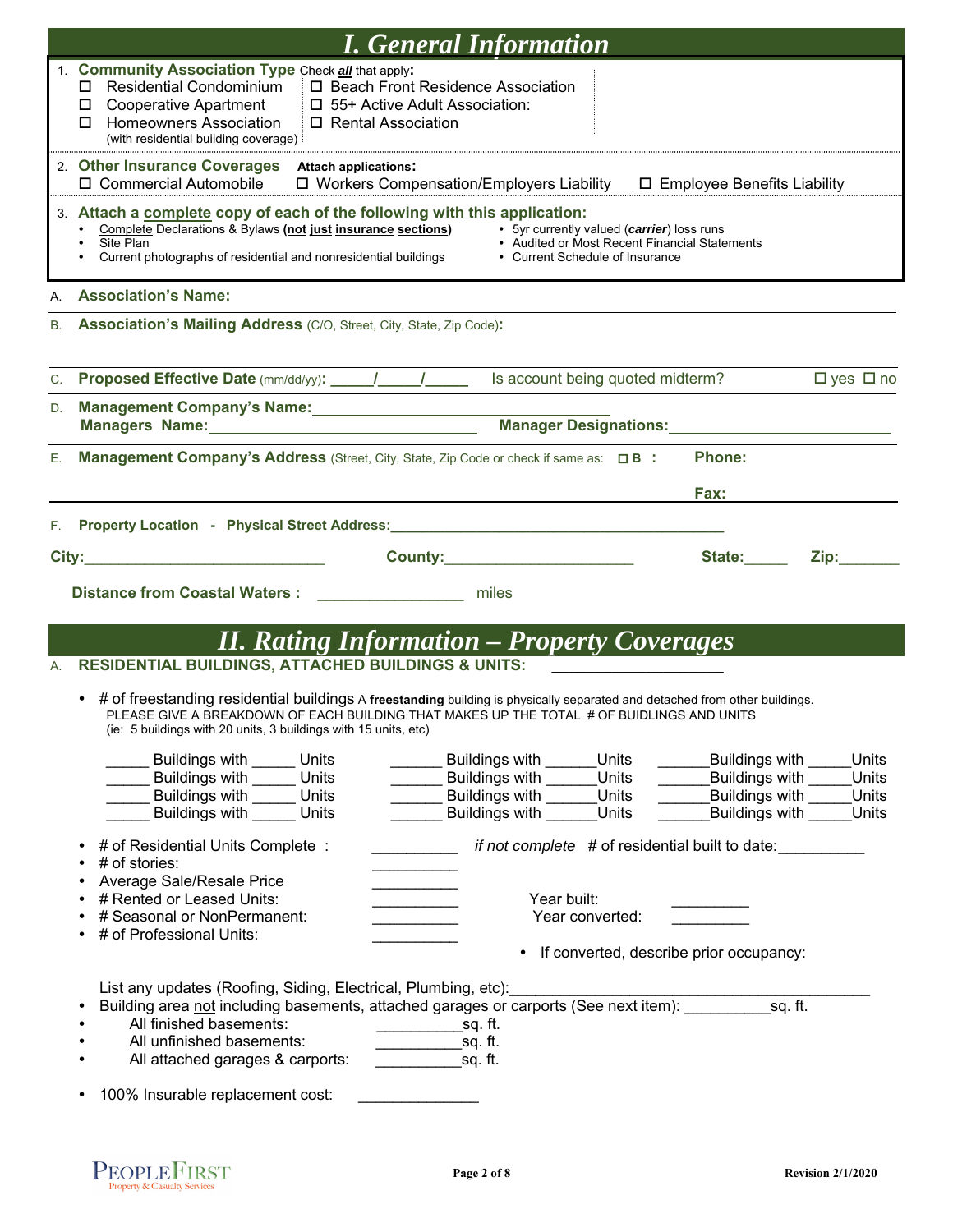# *II. Rating Information – Property Coverages*

| B  | <b>FIREWALLS:</b><br>Are there Firewalls between units: yes $\square$<br>Type:                                                                                                                            |                           |                     |                                                                                     | no □ Number Units/ Firewalls                                                                                                                                                                                                                                   |              |
|----|-----------------------------------------------------------------------------------------------------------------------------------------------------------------------------------------------------------|---------------------------|---------------------|-------------------------------------------------------------------------------------|----------------------------------------------------------------------------------------------------------------------------------------------------------------------------------------------------------------------------------------------------------------|--------------|
|    | C. COMMUNITY PERSONAL PROPERTY: Do not include the value of any property covered under section III.I. Other Property Coverages.<br>• 100% replacement cost                                                |                           | \$                  |                                                                                     |                                                                                                                                                                                                                                                                |              |
|    | D. MAINTENANCE FEES: Please provide the total ANNUAL maintenance fees/dues for the Association<br>• Annual Maintenance Fees                                                                               |                           | \$                  |                                                                                     |                                                                                                                                                                                                                                                                |              |
| F. | <b>BUILDING CONSTRUCTION:</b><br>$\Box$ 1. Frame<br>$\square$ 4. Stucco*<br>$\Box$ 3. Noncombustible $\Box$ 6. Superior Joisted Masonry $\Box$ 9. Fire Resistive<br>□ 10. Other or Mixed (Specify)**:     |                           |                     |                                                                                     | [□ 7. Masonry Noncombustible ------ □ with Wood Roof<br>□ 2. Brick Veneer* □ 5. Joisted Masonry □ 8. Modified Fire Resistive ------ □ with Wood Roof<br>$-- \Box$ with Wood Roof                                                                               |              |
|    | F. SPRINKLER PROTECTION: Only buildings that are 100% sprinklered are considered sprinklered.<br><b>FIRE HYDRANTS:</b> Number of Fire Hydrants in the Community:                                          |                           |                     |                                                                                     | <u>All</u> buildings 100% sprinklered? yes $\Box$ no $\Box$ • *Some, not all, buildings 100% sprinklered? yes $\Box$ no $\Box$<br>Attach a statement of values indicating square footage of each building and whether or not the building is 100% sprinklered. |              |
|    | G. VALUES & SQUARE FOOTAGE: All structures shown are automatically covered. No additional information is required.                                                                                        |                           |                     |                                                                                     |                                                                                                                                                                                                                                                                |              |
|    | <b>Detached Buildings:</b><br>Garages/Carports<br>Clubhouse<br><b>Meeting Center</b><br><b>Sewage Treatment Facility</b><br><b>Water Treatment Facility</b><br>Maintenance Building<br>Other (<br>Other ( |                           | <b>Construction</b> | 100% Insurable Repl. Cost                                                           | <b>Square Footage</b>                                                                                                                                                                                                                                          | # of Stories |
|    | H. INSURING AGREEMENT Refer to state statute and association documents to determine the correct insuring agreement.                                                                                       |                           |                     |                                                                                     |                                                                                                                                                                                                                                                                |              |
|    | <u>Agreement:</u>                                                                                                                                                                                         | Policy coverage:          |                     |                                                                                     |                                                                                                                                                                                                                                                                |              |
|    | <b>O</b> BARE WALLS:                                                                                                                                                                                      |                           |                     | Buildings and Structures, only. No coverage for Units and Private Storage Areas.    |                                                                                                                                                                                                                                                                |              |
|    | <b>O SINGLE ENTITY:</b>                                                                                                                                                                                   |                           |                     | Buildings, Structures, Units and Private Storage Areas and Original Specifications. |                                                                                                                                                                                                                                                                |              |
|    | Wind<br>Earthquake                                                                                                                                                                                        | <b>Limit of Insurance</b> | <b>Zone</b>         | <b>Percentage Deductible</b><br>(per building based on its R/C)<br>□ 1% □2%         | OPTIONAL CAUSE OF LOSS (Basic policy coverage includes Special Causes of Loss. The following <b>optional</b> causes can be added.)<br>$\square$ 1% $\square$ 2% $\square$ 5% $\square$ 10%<br>□ 5% □ 10%                                                       |              |
|    | Flood<br>Mold                                                                                                                                                                                             |                           |                     | Circle Appropriate Zone: A : B : X : C                                              |                                                                                                                                                                                                                                                                |              |
|    | Do you have an Evacuation Plan?: yes $\Box$ no $\Box$                                                                                                                                                     |                           |                     |                                                                                     | If yes, can you provide documentation<br>yes □                                                                                                                                                                                                                 | no $\square$ |

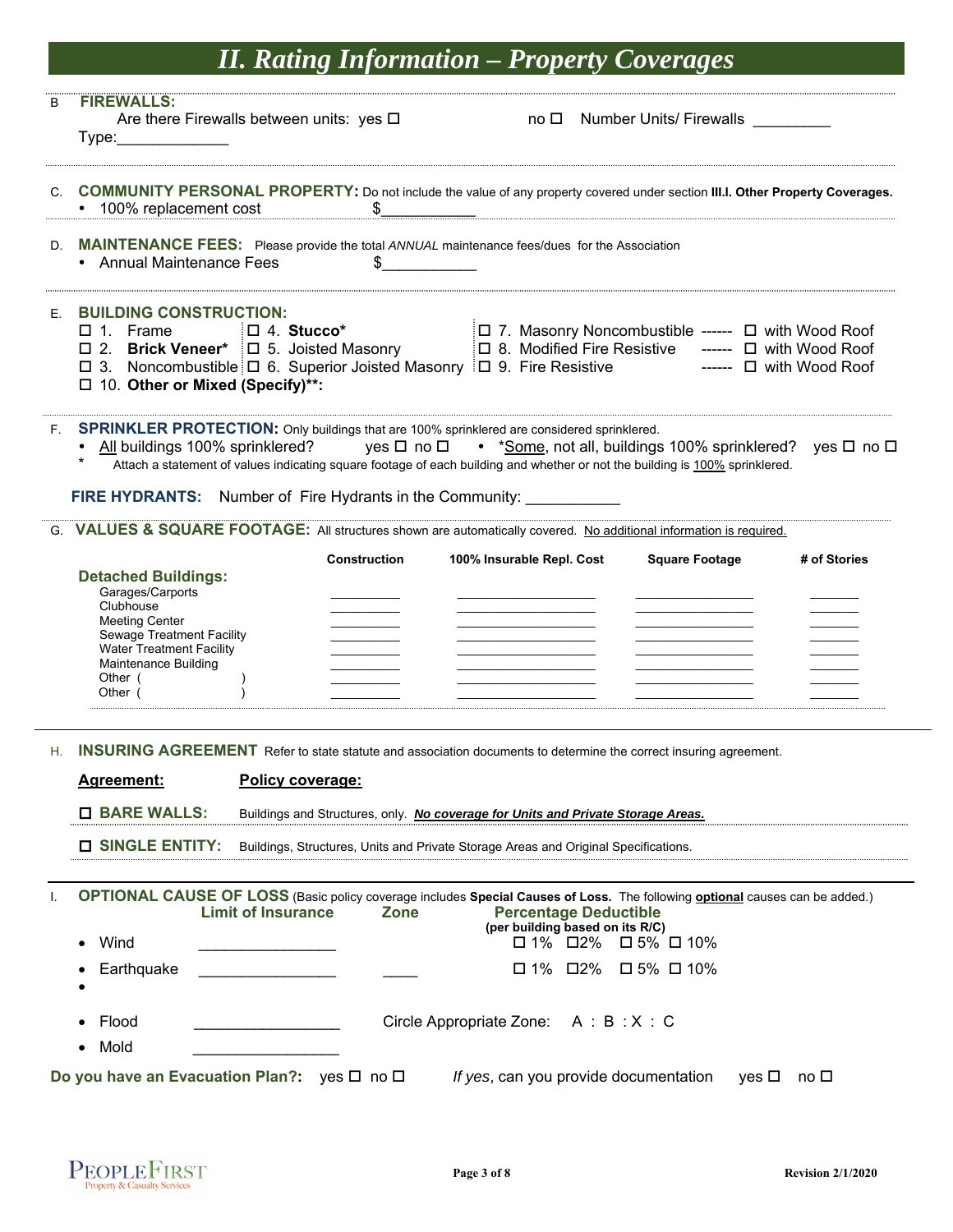| Ε. | <b>POTENTIAL EXPOSURES:</b>                                                                               |                  | If you circle " $N/A$ " for a question in the <b>left</b> column, go <b>down</b> to the next question.<br>$\bullet$ .                                                                                                                                                                                                                                                                                                                                                                                         |                                                   |
|----|-----------------------------------------------------------------------------------------------------------|------------------|---------------------------------------------------------------------------------------------------------------------------------------------------------------------------------------------------------------------------------------------------------------------------------------------------------------------------------------------------------------------------------------------------------------------------------------------------------------------------------------------------------------|---------------------------------------------------|
|    | N/A means No or Not Applicable                                                                            |                  | If not, go across and complete information in the right column before proceeding.                                                                                                                                                                                                                                                                                                                                                                                                                             |                                                   |
| 1. | Security provided by<br>outside service?                                                                  | N/A              | Attach certificate of insurance with association as an additional insured<br>and per occurrence limit of liability of at least \$1,000,000.<br>Indicate all the following that are used:<br>$\bullet$<br>□ Association employees ? □ Subcontracted ?<br>$\Box$ Off duty police $\Box$ Armed guards<br>$\Box$ Guard dogs<br>Are background checks performed on all persons in security work?<br>• If performed by an outside service, give name of service:<br>• If performed by association, describe method: | $\Box$ yes $\Box$ no                              |
| 2. | Smoke detectors?                                                                                          | $N/A$ $\cdot$    | In common areas: $\Box$ Hard wired $\Box$ Battery powered<br>$\Box$ Hard wired $\Box$ Battery powered<br>$\bullet$<br>In units:<br>Are twice annual inspections performed on Battery Powered Smoke Detectors?  □ yes □ no                                                                                                                                                                                                                                                                                     |                                                   |
| 3. | <b>Circuit Breakers?</b>                                                                                  | N/A<br>$\bullet$ | In common areas: $\Box$ yes<br>$\square$ no<br>In units:<br>$\square$ yes<br>$\square$ no                                                                                                                                                                                                                                                                                                                                                                                                                     |                                                   |
| 4. | Fireplaces?                                                                                               | N/A              | • Are there Fire Places or Wood Burning Stoves:<br>If yes, does the Association arrange inspection and cleaning yearly?                                                                                                                                                                                                                                                                                                                                                                                       | $\Box$ yes $\Box$ no<br>$\Box$ yes $\Box$ no      |
| 9. | Wood shingled roofs?                                                                                      |                  | $N/A$ • On all buildings.<br>If on some but not all buildings, indicate # of buildings.<br>$\bullet$                                                                                                                                                                                                                                                                                                                                                                                                          | $\Box$ yes $\Box$ no<br>#<br>$\Box$ yes $\Box$ no |
|    | 10. Fire retardant plywood?<br>11. Does the community sponsor trips or events $\Box$ yes $\Box$ no        | $N/A$ $\bullet$  | $\triangle$ Attach inspection report.<br>Explain specific corrections planned or taken and completion dates.<br>If yes, is transportation provided by Association or Sub-Contractor:                                                                                                                                                                                                                                                                                                                          | $\Box$ yes $\Box$ no                              |
|    |                                                                                                           |                  | 12. Is there a formal snow removal Contract $\Box$ yes $\Box$ no If yes, contractor name:                                                                                                                                                                                                                                                                                                                                                                                                                     |                                                   |
|    |                                                                                                           |                  | 13. Are the roads maintained by the Association ? $\Box$ yes $\Box$ no If yes, # of miles of road:                                                                                                                                                                                                                                                                                                                                                                                                            |                                                   |
|    |                                                                                                           |                  | 14. Is there a Sewer Treatment Plant $\Box$ yes $\Box$ no If yes, is there emergency power source for pumps ?<br>is the Electrical wiring at UL explosion standards ? $\Box$ yes $\Box$ no<br>is the reclamation basin fenced?                                                                                                                                                                                                                                                                                | $\Box$ yes $\Box$ no<br>$\Box$ yes $\Box$ no      |
|    | 19. Health Facilities<br>Saunas, steam baths?<br>Hot tubs, Jacuzzis, spas?<br>Weight/exercise facilities? |                  | Equipped with automatic shut offs?<br>$\Box$ yes $\Box$ no N/A<br>$\square$ yes $\square$ no N/A<br>Equipped with kill switches?<br>$\Box$ yes $\Box$ no N/A                                                                                                                                                                                                                                                                                                                                                  | $\Box$ yes $\Box$ no<br>$\Box$ yes $\Box$ no      |
|    | Are the Facilities supervised?                                                                            |                  | $\Box$ yes $\Box$ no<br>Hours of Operation: <u>Community of Cheapens</u><br>Limited to Residents ? □ yes □ no                                                                                                                                                                                                                                                                                                                                                                                                 |                                                   |
|    | List any Additional Safeguards                                                                            |                  | □ Panic Button □ Central Station □ Phones □ Specific Rules □ Other:                                                                                                                                                                                                                                                                                                                                                                                                                                           |                                                   |
|    | Schedule of Equipment:                                                                                    |                  | <b>Equipment Type</b><br><b>Equipment Type</b>                                                                                                                                                                                                                                                                                                                                                                                                                                                                |                                                   |
|    |                                                                                                           |                  |                                                                                                                                                                                                                                                                                                                                                                                                                                                                                                               |                                                   |
|    |                                                                                                           |                  |                                                                                                                                                                                                                                                                                                                                                                                                                                                                                                               |                                                   |
|    |                                                                                                           |                  |                                                                                                                                                                                                                                                                                                                                                                                                                                                                                                               |                                                   |

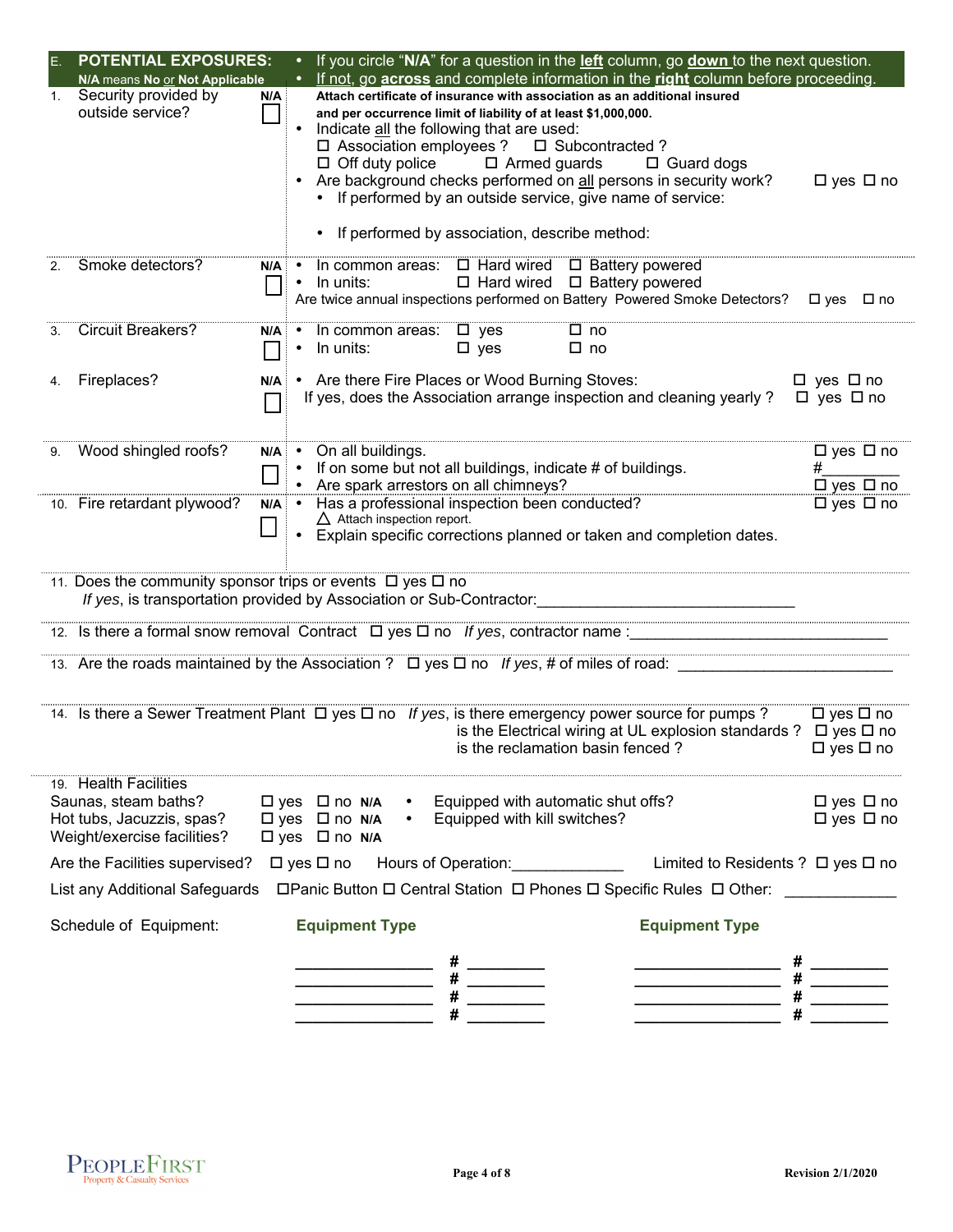| <b>POTENTIAL EXPOSURES:</b><br>E. |                 | • If you circle "N/A" for a question in the left column, go down to the next question.    |                            |
|-----------------------------------|-----------------|-------------------------------------------------------------------------------------------|----------------------------|
| N/A means No or Not Applicable    |                 | • If not, go <b>across</b> and complete information in the right column before proceeding |                            |
| 19. Lakes, ponds, streams,        |                 | $N/A$ $\Box$ Lake $\Box$ Pond $\Box$ Stream $\Box$ Beach Indicate area of water:          | Acres:                     |
| beaches, docks, piers or          |                 | □ • Confined by dam, levy or dyke?                                                        | $\Box$ yes $\Box$ no       |
| wharves?                          |                 | Indicate square footage of confined water area:<br>$\bullet$                              | Sq. ft.:                   |
|                                   |                 | Indicate greatest depth:<br>$\bullet$                                                     | Feet:                      |
|                                   |                 | Is the area fenced?<br>$\bullet$                                                          | $\Box$ yes $\Box$ no       |
|                                   |                 | Indicate or describe activities allowed, including the following:                         |                            |
|                                   |                 | $\square$ boating                                                                         |                            |
|                                   |                 | • Association owned boats?                                                                | $\Box$ yes $\Box$ no       |
|                                   |                 | • Uses: _____________________                                                             |                            |
|                                   |                 | • Types: vertilary operations?                                                            | $\square$ yes $\square$ no |
|                                   |                 | $\square$ swimming                                                                        |                            |
|                                   |                 | • swimming area marked?                                                                   | □ yes □ no                 |
|                                   |                 |                                                                                           |                            |
|                                   |                 | • If not, "Swim at Your Own Risk" signs prominently posted? $\Box$ yes $\Box$ no          |                            |
|                                   |                 | □ skating □ fishing □ boating □ other: ________________                                   |                            |
|                                   |                 | $\square$ scuba diving $\square$ tubing/rafting<br>$\Box$                                 |                            |
|                                   |                 | Are signs posted ? $\Box$ yes $\Box$ no <i>if yes</i> , check all that apply:             |                            |
|                                   |                 | □ No Fishing □ No Swimming □ No Boating □ No Skating □ Other: _____                       |                            |
| 20. Swimming pools                |                 |                                                                                           |                            |
| including wading pools?           | $\Box$          | • Does any pool have a diving board?                                                      | $\Box$ yes $\Box$ no       |
|                                   |                 | If yes to either of above, Explain: ________                                              |                            |
|                                   |                 | • Indicate the following information for each pool:                                       |                            |
|                                   |                 | #1 □ Outdoor □ Indoor □ Wading • Deep end depth                                           | ft.                        |
|                                   |                 |                                                                                           | ft.                        |
|                                   |                 | #2 □ Outdoor □ Indoor □ Wading<br>• Deep end depth                                        |                            |
|                                   |                 | Fence around pools? □ yes □ no<br>$\bullet$ Height:                                       | $-tt.$ in.                 |
|                                   |                 | Rented out for private parties?                                                           | $\Box$ yes $\Box$ no       |
|                                   |                 | Does the association sponsor a swim team?                                                 | $\Box$ yes $\Box$ no       |
|                                   |                 | Life guards required by ordinance?                                                        | $\Box$ yes $\Box$ no       |
|                                   |                 | Life guards on duty during hours of regular use?                                          | $\Box$ yes $\Box$ no       |
|                                   |                 | • Outside lifeguard service used?                                                         | $\Box$ yes $\Box$ no       |
|                                   |                 | • Certificate of insurance obtained?                                                      | $\Box$ yes $\Box$ no       |
|                                   |                 | • Association an additional insured?                                                      | $\Box$ yes $\Box$ no       |
|                                   |                 | • Per occurrence limit of                                                                 |                            |
|                                   |                 | • Life guards on duty during hours of regular use?                                        | $\Box$ yes $\Box$ no       |
|                                   |                 | • If not, "Use at Your Own Risk" signs prominently posted?                                | $\Box$ yes $\Box$ no       |
|                                   |                 | • Life guards required by ordinance?                                                      |                            |
|                                   |                 |                                                                                           | $\Box$ yes $\Box$ no       |
|                                   |                 | Outside lifeguard service used?                                                           | □ yes □ no                 |
|                                   |                 | Certificate of insurance obtained?                                                        | $\square$ yes $\square$ no |
|                                   |                 | Association an additional insured?                                                        | $\Box$ yes $\Box$ no       |
|                                   |                 | Per occurrence limit of:                                                                  | \$                         |
| 21. Golf courses?                 | $N/A$ :         | Indicate number of holes on golf course:                                                  |                            |
|                                   |                 | Driving ranges:                                                                           | $\Box$ yes $\Box$ no       |
|                                   |                 | Facilities owned by association?                                                          | $\Box$ yes $\Box$ no       |
|                                   |                 | Facilities maintained by association?                                                     | $\Box$ yes $\Box$ no       |
|                                   |                 | Facilities operated by association?                                                       | $\Box$ yes $\Box$ no       |
|                                   |                 | • Is separate liability policy carried?                                                   | $\Box$ yes $\Box$ no       |
|                                   |                 | Facilities operated by independent contractor?                                            | $\Box$ yes $\Box$ no       |
|                                   |                 | Certificate of insurance obtained?                                                        | $\square$ yes $\square$ no |
|                                   |                 | Association named as an additional insured?                                               | $\Box$ yes $\Box$ no       |
|                                   |                 | Per occurrence limit of liability?                                                        | \$                         |
|                                   |                 |                                                                                           |                            |
| 22. Facilities or amenities       | $N/A$ $\bullet$ | Describe sharing arrangement including the specific facilities                            |                            |
| shared by or with                 |                 | amenities and equipment shared: Attach copy of any agreement.                             |                            |
| another organization              |                 | Certificate of insurance obtained from any entity using association facilities?           |                            |
| (association, hotel, etc?)        |                 |                                                                                           | $\Box$ yes $\Box$ no       |
|                                   |                 | Association as an additional insured?                                                     | $\Box$ yes $\Box$ no       |
|                                   |                 | Per occurrence limit of:                                                                  |                            |
|                                   |                 |                                                                                           |                            |
|                                   |                 |                                                                                           |                            |
| PEOPLEFIRST                       |                 | Page 5 of 8                                                                               | <b>Revision 2/1/2020</b>   |

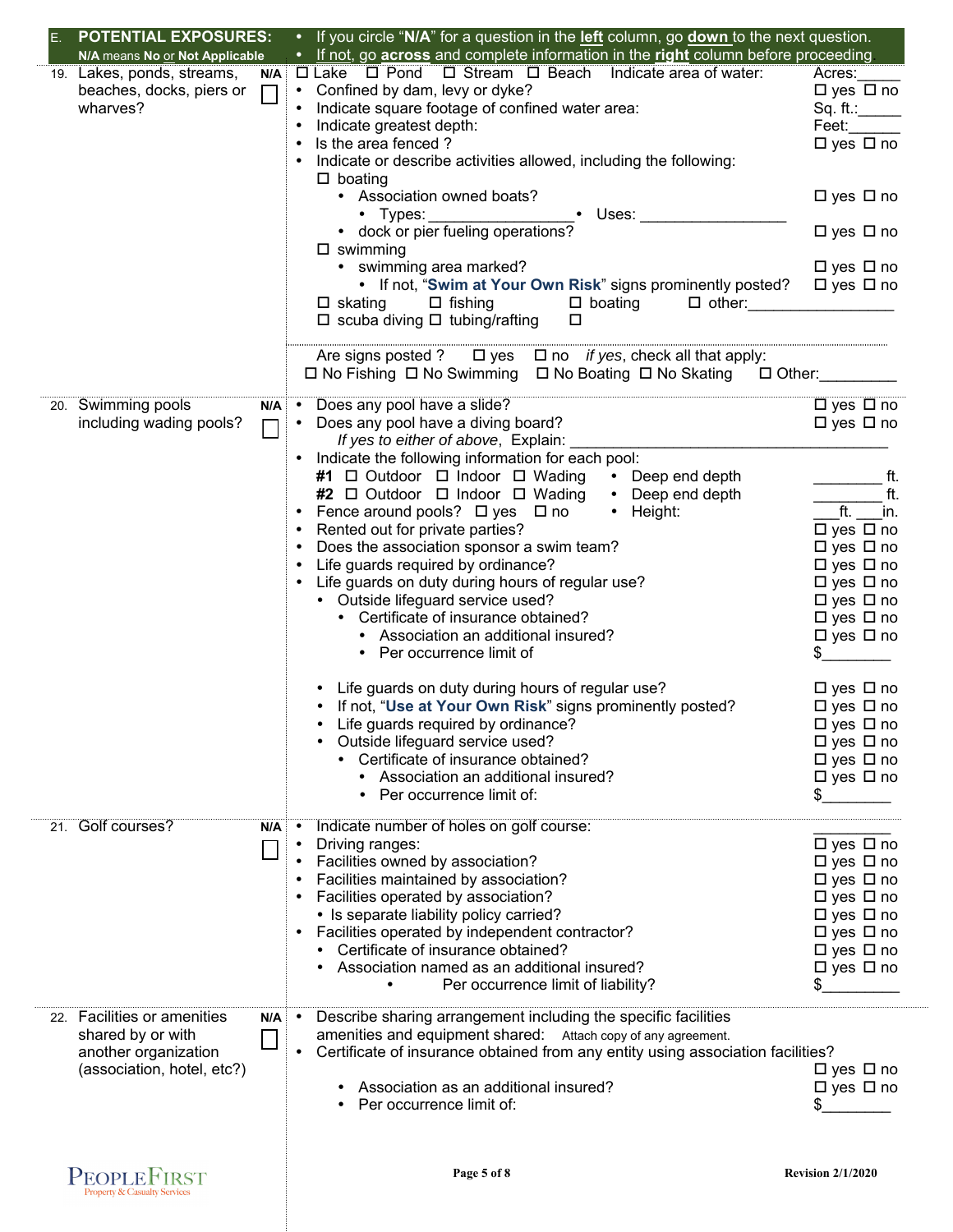| <b>POTENTIAL EXPOSURES:</b><br>E. |                                |           | If you circle " $N/A$ " for a question in the <b><u>left</u></b> column, go <b>down</b> to the next question. |                      |
|-----------------------------------|--------------------------------|-----------|---------------------------------------------------------------------------------------------------------------|----------------------|
|                                   | N/A means No or Not Applicable |           | If not, go across and complete information in the right column before proceeding.                             |                      |
|                                   | 23. Club house, meeting<br>N/A | $\bullet$ | Cooking facilities?                                                                                           | □ yes □ no           |
|                                   | center, restaurant,            |           | Describe facilities & protection:                                                                             |                      |
|                                   | lounge?                        |           | Food, restaurant or bar service open to public?                                                               | $\Box$ yes $\Box$ no |
|                                   |                                |           | Average hours per day/days per week open (hours/days):                                                        |                      |
|                                   |                                |           | Owned and operated by association?                                                                            | $\Box$ yes $\Box$ no |
|                                   |                                |           | • If "no", certificate of insurance obtained from owner/operator?                                             | $\Box$ yes $\Box$ no |
|                                   |                                |           | Association an additional insured?                                                                            | $\Box$ yes $\Box$ no |
|                                   |                                |           | Per occurrence limit of:                                                                                      |                      |
|                                   |                                |           | Is liquor served?                                                                                             | $\Box$ yes $\Box$ no |
|                                   |                                |           | Name of liquor liability insurer:                                                                             |                      |
|                                   |                                |           | Liquor liability per occurrence limits of liability:                                                          |                      |
|                                   |                                |           | Does the association sponsor events?                                                                          | □ yes □ no           |
|                                   |                                |           | Number of events, annually:                                                                                   |                      |
|                                   |                                |           | Number of events, annually, with liquor served:                                                               |                      |
|                                   |                                |           | Participants provide hold harmless/indemnification agreement?                                                 | $\Box$ yes $\Box$ no |
|                                   |                                |           | Facilities rented to members and others?                                                                      | $\Box$ yes $\Box$ no |
|                                   |                                |           | Renters provide hold harmless/indemnification agreement?                                                      | $\Box$ yes $\Box$ no |
|                                   |                                |           | Certificate of insurance obtained?                                                                            | □ yes □ no           |
|                                   |                                |           | Association an additional insured?                                                                            | □ yes □ no           |
|                                   |                                |           | Per occurrence limit of:                                                                                      |                      |

#### *Representatives Signature*

**By signing below, I acknowledge that the information provided in this application is to the best of my knowledge as authorized representative of the Association.** 

| Signature: |                                                                           | Date:         |
|------------|---------------------------------------------------------------------------|---------------|
|            | Signature of board member or other authorized representative is required. |               |
| Name:      |                                                                           | <b>Title:</b> |
|            |                                                                           |               |

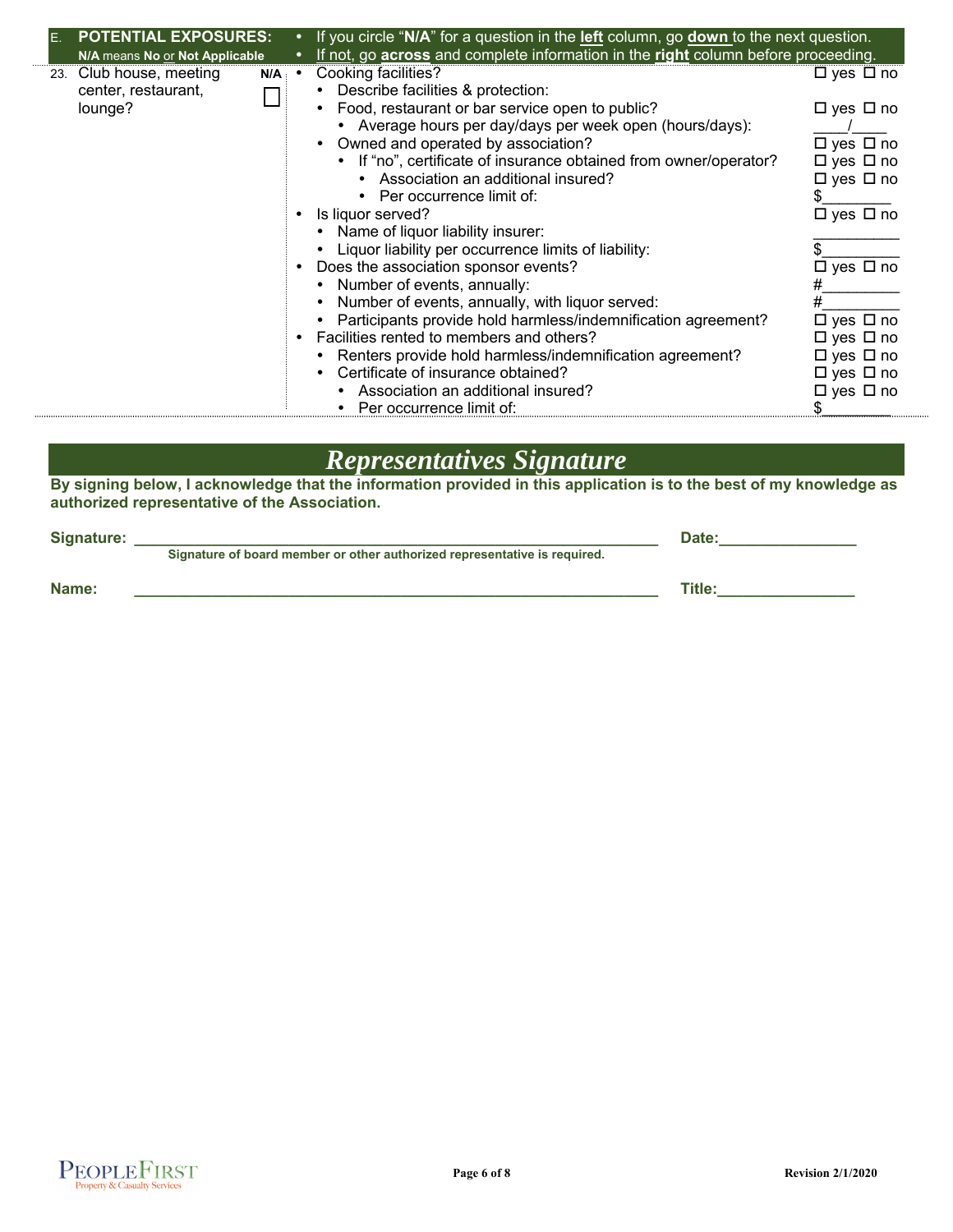# *VI. Directors & Officers/Fidelity Questionnaire - MANDATORY*

**In granting Directors & Officers Coverage and Employee Dishonesty Coverage, we have relied upon the declarations and statements indicated. These declarations and statements are the basis of coverage and will be considered as incorporated into and constituting part of the Directors & Officers Liability Coverage Part.** 

| <b>ASSOCIATION:</b><br>Α<br>Incorporated?<br>$\bullet$<br>• Date incorporated:<br>• Association 100% complete?<br>• Date completed:<br>Board control transferred from<br>developer/builder/sponsor?<br>Date of transfer:<br>• If within the last 6 months, indicate<br>each of the following done:<br>Breakaway audit?<br>$\bullet$<br>Reserve Study?<br>Certified budget?<br>Transitional engineering report? □ yes □ no<br>Attorney reviews contracts?<br>• Attorney's name: | □ yes □ no<br>$\Box$ yes $\Box$ no<br>□ yes □ no<br>□ yes □ no<br>□ yes □ no<br>$\Box$ yes $\Box$ no<br>$\Box$ yes $\Box$ no | <b>B. BOARD MEMBERS:</b><br>Number of Directors & Officers<br>Indicate each of the following<br>on board:<br>Outside manager on board?<br>$\bullet$<br>Developer/builder/sponsor?<br>• Representatives?<br>Syndicate or investors?<br>$\bullet$<br>Nonresidents?<br>• # of units owned by each<br>nonresident board member:                                     |                                                                                                                                                                                               | $\square$ yes $\square$ no<br>$\Box$ yes $\Box$ no<br>□ yes □ no<br>$\Box$ yes $\Box$ no<br>$\Box$ yes $\Box$ no |
|--------------------------------------------------------------------------------------------------------------------------------------------------------------------------------------------------------------------------------------------------------------------------------------------------------------------------------------------------------------------------------------------------------------------------------------------------------------------------------|------------------------------------------------------------------------------------------------------------------------------|-----------------------------------------------------------------------------------------------------------------------------------------------------------------------------------------------------------------------------------------------------------------------------------------------------------------------------------------------------------------|-----------------------------------------------------------------------------------------------------------------------------------------------------------------------------------------------|------------------------------------------------------------------------------------------------------------------|
| <b>MANAGING AGENT:</b><br>$C_{1}$<br>Handles association funds?<br>Commingles with other funds?<br>Separate fidelity coverage?<br>$\bullet$<br>• Insurer's name:<br>• Amount:<br>Separate Errors & omissions<br>insurance?<br>Insurer's name:<br>• Per claim limit:<br>Describe control of outside manager's:<br>Financial authority:<br>Management and rule enforcement authority:<br>Professional qualifications:                                                            | $\Box$ yes $\Box$ no<br>□ yes □ no<br>□ yes □ no<br>\$<br>□ yes □ no<br>\$                                                   | D. FINANCIAL:<br>• Unit owners/shareholders send fees to:<br>□ Association<br>$\Box$ Accounting co.<br>• Bank accounts:<br>• Reconciled by:<br>• Frequency:<br>• Reviewed by:<br>• Separate operating account and<br>reserve account?<br>• Annual audit?<br>Management letter given?<br>$\bullet$<br>• Results given directly to board?<br>• Opinion qualified? | □ Management co.<br>$\Box$ Lock box<br>Type (certified, compilation, etc.)?<br>Performed by: North and Contact the Contact of the Contact of the Contact of the Contact of the Contact of the | $\Box$ yes $\Box$ no<br>□ yes □ no<br>$\Box$ yes $\Box$ no<br>$\Box$ yes $\Box$ no<br>$\Box$ yes $\Box$ no       |
| <b>CHECK APPROVAL &amp; COUNTERSIGNATURE</b><br>Е<br>• Prior board approval required for all checks.<br>• Countersignature is required:<br>• For all checks<br>For checks above indicated \$ threshold, only.<br>Before outside manager can withdraw funds:<br>• Outside manager's check signing limit:<br>Name and title of person who countersigns?<br>• Indicate if countersignature is not required:                                                                       | \$                                                                                                                           | <b>Operating Account</b><br>$\Box$ yes $\Box$ no<br>□ yes □no<br>□ yes □no<br>$\square$ not required                                                                                                                                                                                                                                                            | <b>Reserve Account</b><br>$\Box$ yes $\Box$ no<br>$\Box$ yes $\Box$ no<br>\$<br>$\Box$ yes $\Box$ no<br>\$<br>$\overline{\square}$ not required                                               |                                                                                                                  |